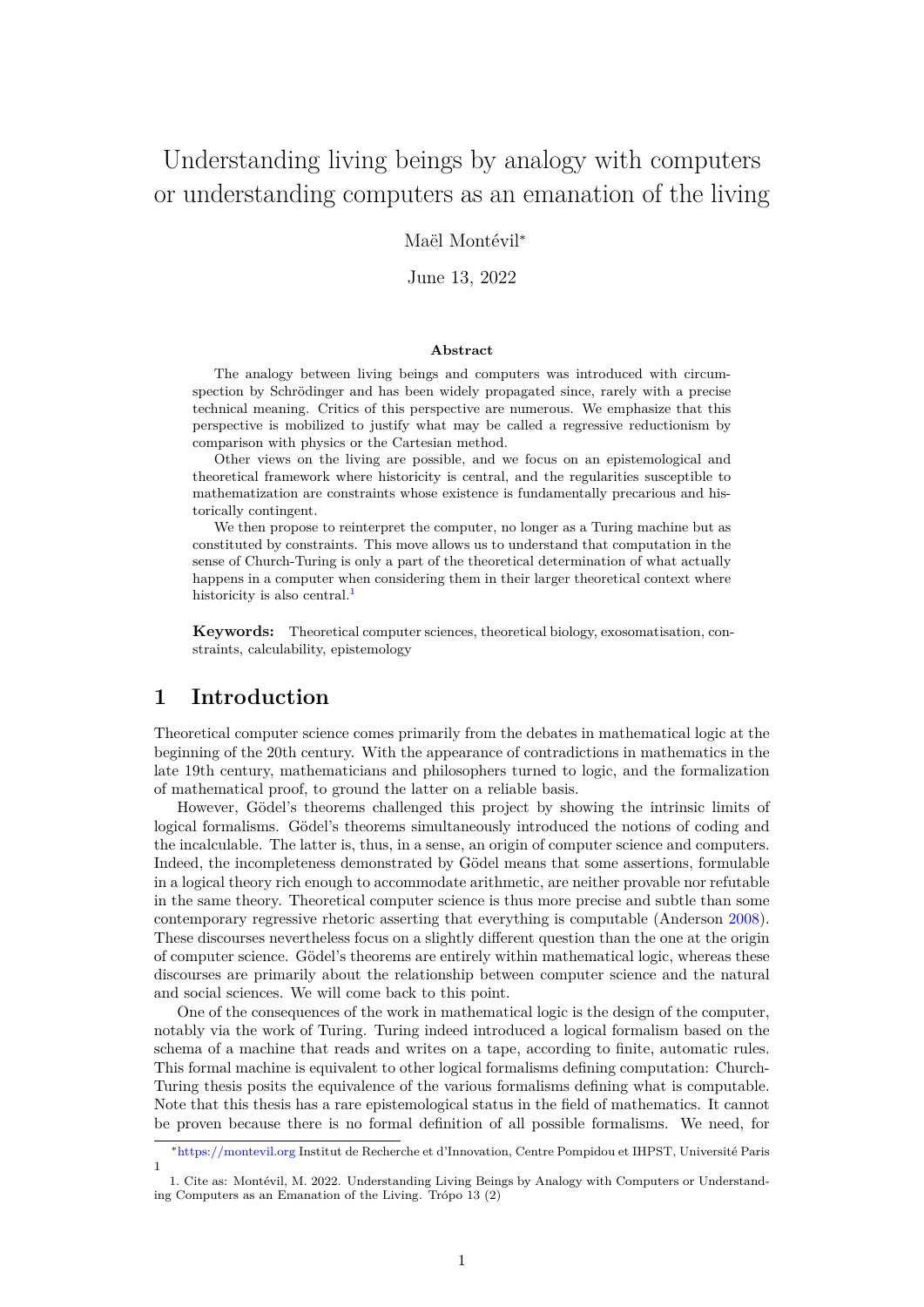example, two formalisms to prove that they are equivalent and obtain a theorem that is limited to these two formalisms.

Computers thus come from a logical-mathematical question: what can we deduce from axioms, or, in terms of Turing machines, what computational processes terminate? We insist on this central point: these mathematical frameworks enable us to understand what the machine can do. The rule of the computation performed by the machine and its inputs are given by hypothesis. Thus, from the logics' perspective, it has the status of an axiom.

Theoretical computer sciences do not account for the role of programmers and users that generate computers, their programs, and input. As such, it has a limited scope. In this context, Bernard Stiegler argued for the need for a new perspective for theoretical computer sciences, embracing its position in an exorganological framework in a discontinuous continuity with biology. Then computers emanate from human activities and, at the same time, transform them.

When computers were designed, biology was investigating the nature of heredity, that is to say, the resemblance between subsequent generations and, most importantly, the appearance of heritable variations that are the basis of the Darwinian framework. The physicist Erwin Schrödinger speculated that the material support of heredity was some aperiodic crystal, thus a discreet structure (Schrödinger [1944\)](#page-8-1). Building on this idea, he proposed that the notion of "code script" could be the basis of heredity, thus introducing the analogy between the new emerging machines and the living. In this sense, evolution would provide the programs, and organisms would unfold them. As a seasoned theoretical physicist, Schrödinger draws the consequences of this assumption, notably the laplacian structure of determination that follows, that is, the deterministic and predictable nature of the processes hypothesized. After the subsequent discovery of DNA and notably the work of Jacob and Monod (Monod [1970\)](#page-8-2), the analogy between living beings and computers shaped biological sciences, especially molecular biology and, more broadly, experimental biology.

What are then the relationships between the concepts of theoretical computer science and the living? Should the living be understood with these concepts, should the two fields be sharply separated, or could biological concepts renew the perspective on computers?

This article will first come back to the transfer of computer science concepts to understand living beings and criticize them. Then we will introduce some recent concepts and theoretical frameworks from biology, moving away from the epistemology of both physics and computer science in favor of a new articulation between natural phenomena and mathematics — we emphasize the central question of historicity in that regard. Finally, based on these concepts, but without reducing the question to them, we will reconsider the theoretical perspective on computers from an exorganological perspective in the sense of Stiegler.

# **2 The shortcomings of understanding biological organizations as genetic programs**

As mentioned in the introduction, the use of the computer program paradigm in biology initially targeted heredity. It also built on the Weissmanian schema, namely the idea that the support of heredity determines the organism without being determined by it. The subsequent discovery of DNA led to the molecular biology revolution.

It is not the place here to discuss in depth the history and the general criticism of this conception (this has been done elsewere, e.g. Keller [1995;](#page-8-3) Longo et al. [2012;](#page-8-4) Longo and Mossio [2020;](#page-8-5) Walsh [2020;](#page-9-0) Soto and Sonnenschein [2020\)](#page-8-6). Instead, we will focus on the practical outcome of this paradigm, chiefly the molecular biology practicethis practice couples two distinct dimensions concerning the computer analogy.

First, this analogy led to precise empirical practices. Biologists investigate the interaction between molecules around the DNA (such as RNA, proteins), often correlating them experimentally — and only experimentally — to very macroscopic aspects, such as shapes, processes, or behaviors. Dramatic examples are the putative genes of homosexuality or intelligence. In this practice, the passage from the molecular to the macroscopic level is never made explicit theoretically. A kind of deus ex machina is required to articulate the two levels. Incidentally, this shortcoming is reminiscent of the epistemological concerns with vitalism beyond the metaphysical ones. The vital forces were sometimes described by analogy with classical physics forces; however, they were not made explicit; they were also ad hoc explanations.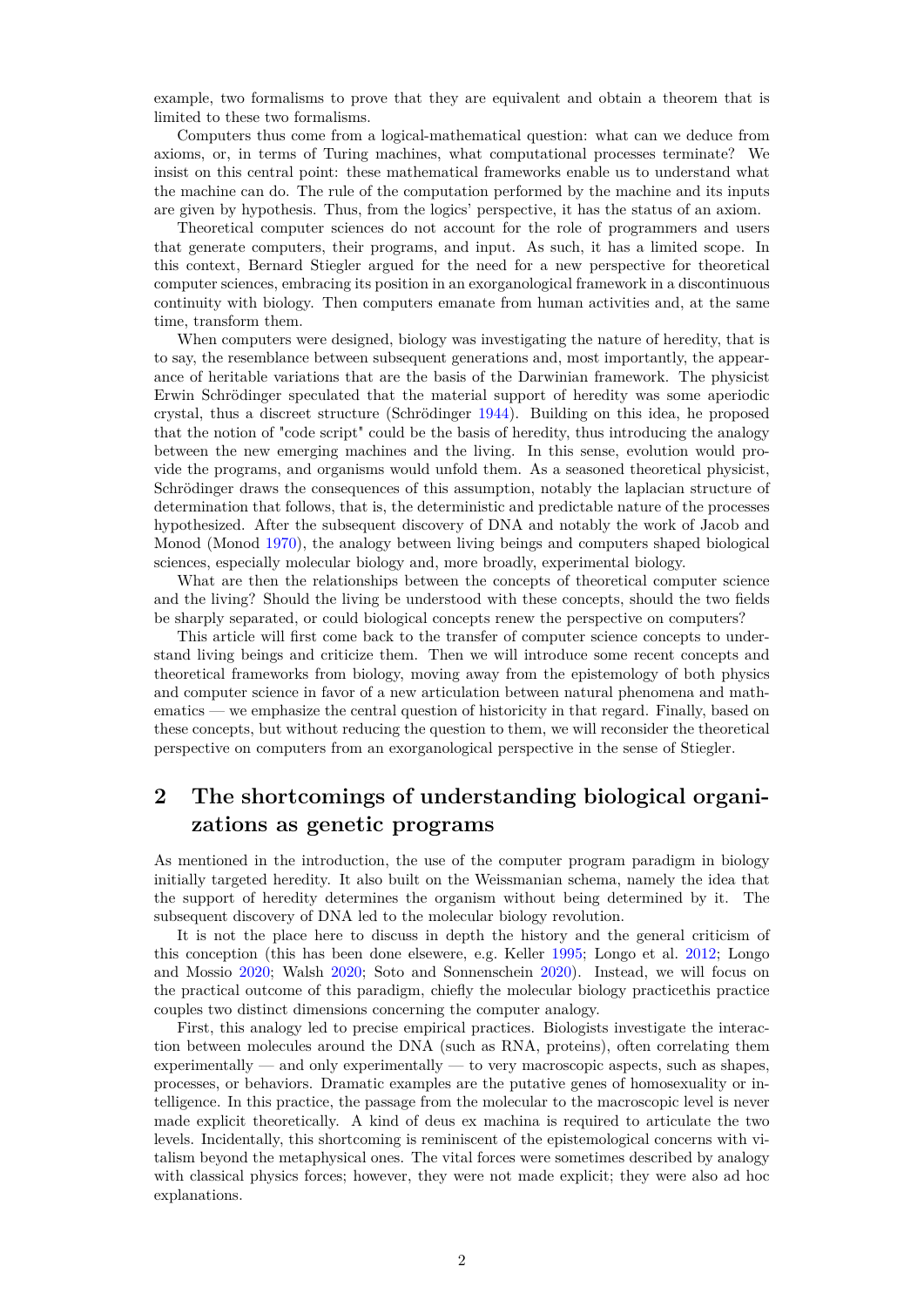Second, to fill this vacuum or provide the illusion to do so, biologists build on a vague discourse. In a nutshell, the DNA contains the information for the development and physiology of the phenotype; biologically relevant processes follow a program that should be the object of biological investigation. Therefore, biologists assert that they are elucidating the underlying program by examining interactions between molecules originating from DNA. In a sense, DNA becomes a kind of first immobile engine; any explanation of relevant biological phenomena must go back to it. In practice, this approach is justified by the hope to find magic bullets, allowing to cure or transform the living according to a specific end.

Biologists never work on the putative program synthetically; it is only investigated locally by small manipulations, or recently, a little more broadly by high-throughput methods. Nevertheless, the gap with the phenotypes remains complete.

This perspective goes with a mechanical view of the living to fit the Laplacian nature of the Turing machine — against the view of Turing himself (Turing [1950,](#page-9-1) [1952\)](#page-9-2). This view and the Weissmanian schema conflict with physics developments since Newton, where reciprocal causality is a principle. Moreover, physics developed a rich perspective where mathematics is central, provides the backbone of theories, and brings forth absolute limits to the possible hubris of scientism, for example, against the possibility of perpetual motion or the ability to predict every phenomenon.

By contrast, the mathematical developments of molecular biology are limited to statistical inference. Causal mathematical schemes are mostly limited to linear causation. This situation is paradoxical because, for biologists, molecular biology is a physicalization of biology. It is not entirely false since molecular biology understands the substrate of heredity in physics terms; however, its understanding of phenotypes remains very limited.

Let us emphasize that this methodology and perspective is not a reductionism in the usual sense of the word. For example, the Cartesian schema requires decomposing an object to understand its parts and then to recompose it, at least theoretically. Molecular biology only performs the decomposition step. The postulated primacy of DNA ascertains that the decomposition is relevant, but there is no theoretical recomposition. In practice, the observation of the phenotype replaces observations. Accordingly, this perspective does not fit the physics picture of reductionism. In physics, reductionism means describing a system at the microscopic level of description; by contrast, in molecular biology, it means looking only at specific microscopic parts of the system. Molecular biology considers itself a physicalism, but it is more reductionist than physics itself. In this context, mainstream molecular biology does not work on its theoretical constructs. Another illustration is the system concept that is ubiquitous in physics and mostly limited to the minor subfield of systems biology in the study of organisms. To conclude, this reductionism is more a regressive tendency than a genuine reductionism.

# **3 Constraints and historicity in theoretical biology**

In this section, we will introduce some recent concepts of theoretical biology that provide an alternative to the computer metaphors and emphasize the question of the role of mathematics in the field, a question that is also relevant for computer science.

The starting point of these concepts is the theorization of the historicity of the living, obviously in line with the theory of evolution. Unlike population genetics, our focus is not the mathematization of specific evolutionary mechanisms. Instead, we focus on the theoretical and epistemological counterpart of this historical character of life, particularly concerning its mathematization.

Mathematization in the natural sciences comes historically from physics, and it is the most refined in this field. The situation may be described concisely by stating that this mathematization is based on the idea that the changes taking place in a phenomenon can be understood by an invariance more fundamental than these changes (Bailly and Longo [2011\)](#page-8-7). Accordingly, the space of possibilities is pre-given. The trajectories or final structures of a phenomenon derive from predefined structures, such as the symmetries given by theoretical principles; for example, the space-time symmetries of Galilean, special or general relativities.

If we take the historicity of life phenomena seriously, we can no longer understand change by underlying invariance. On the opposite, it is not only necessary to understand how the forms of living beings change. We also need to understand the changes in their physiologies, their modes of reproduction, their functions, the structure of their heredity, and the invariants that we sometimes seem to be able to discover by looking at certain specimens.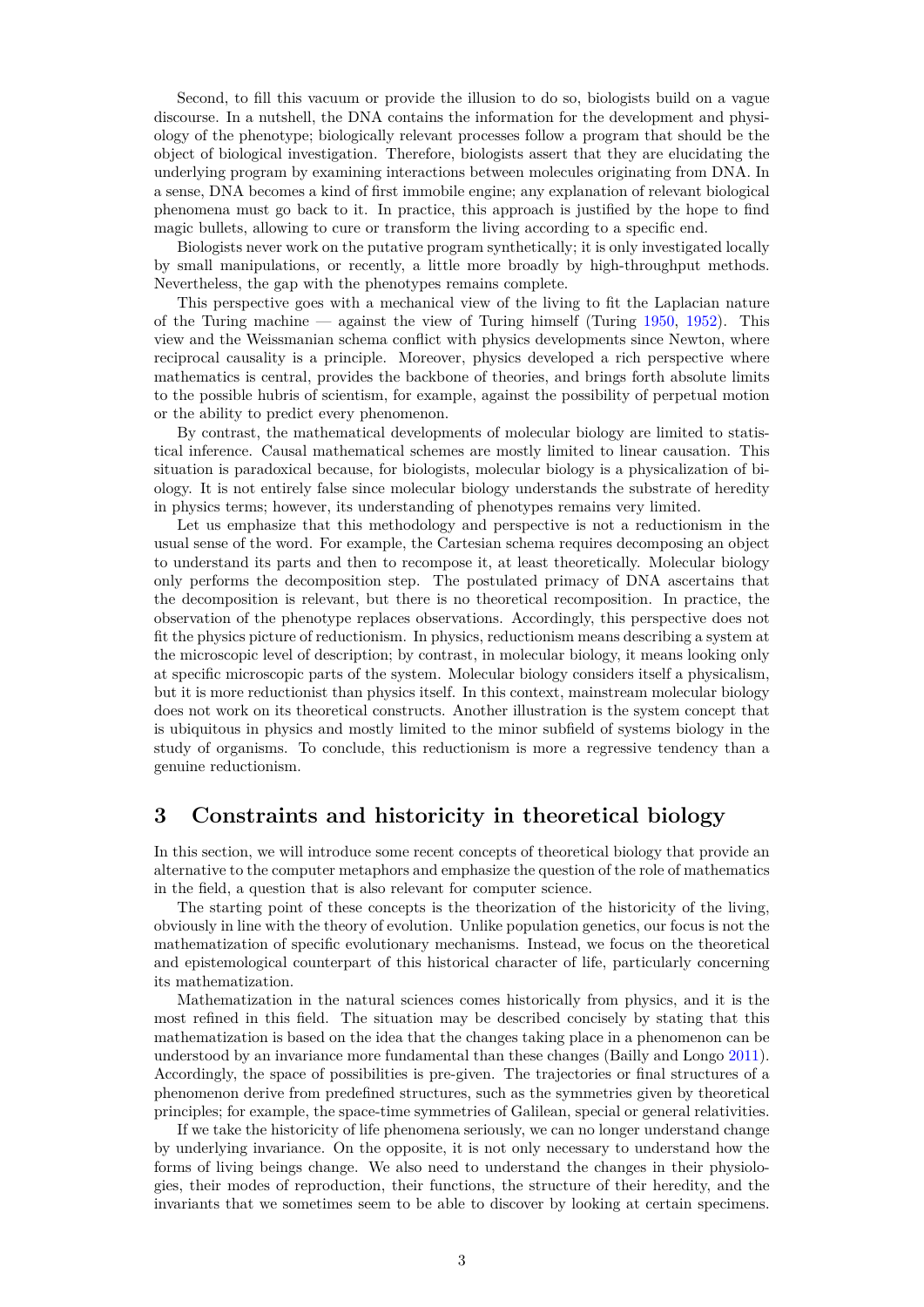It is then a question of postulating historicity, and notably the fact that living beings can vary in a strong sense, that is to say without underlying invariance (Montévil et al. [2016\)](#page-8-8). Once this point is taken, we do not need to abandon the concept of invariance in biology, but specific invariance no longer stems from first principles. A given invariance is then local, limited to a more or less broad class of living beings, and contingent in the sense that some specimen may escape it. We have called these local invariants constraints (Montévil and Mossio [2015;](#page-8-9) Soto et al. [2016\)](#page-8-10).

Constraints have several theoretical roles. First, they canalize and structure transformation processes. For example, DNA canalizes the processes of protein production. Similarly, the bones of the arm limit the possible movements of the latter. In doing so, the constraints enable processes that would not take place without the constraints. For example, without DNA, randomly formed proteins would rarely be functional, and without the bones of the arm, most of its movements would not be possible. Constraints also limit, among other things, the default state of cells: proliferation and motility.

Second, another remarkable property of constraints in an organism is that they maintain themselves collectively via constrained processes (Montévil and Mossio [2015\)](#page-8-9). Thus, DNA sequences constrain the transcription of messenger RNA, which constrains the production of proteins, and, among the latter, some constrain various processes that maintain the structure of DNA. The same type of circularity is found at much more macroscopic levels, for example, between vertebrates' organs. This property, called the closure of constraints, does not mean that the organism maintains itself identically. It just maintains its constraints so that they last against the spontaneous growth of their entropy and disappearance of their invariance (which remains local and, in a sense, contingent since they have a historical origin).

Finally, constraints play a diachronic causal role in the sense that they allow the appearance of novelties (Montévil et al. [2016\)](#page-8-8). Thus, for example, articulated jaws have allowed the appearance of teeth and all sorts of functions such as the protection of eggs in certain ray-finned fish (for example *Opistognathus aurifrons*), the transport of youngs, or articulated speech in *Homo sapiens*.

If the concept of constraints addresses certain aspects of a given organism, it does not entirely define this organism in a given context. In physics, the theoretical definition of an object stems from its invariants and symmetries, and more generally, by a mathematized theoretical framework. It follows that the theoretical object is generic so that all electrons, for example, follow the same equations — they have no singularity in the philosophical sense. This point has very practical consequences. For example, the light speed in the vacuum defines the meter. It is an invariant introduced by Einstein and corresponds to the speed of any light ray in a vacuum (or any photon from a corpuscular perspective). The ability to define objects theoretically in this way also allows some separation between the concrete object and the theoretical object: it is unnecessary to anchor the theoretical object to a specific concrete object. For example, the standard meter is only a practical device; if destroyed, physicists could construct a new one with the same length with very high precision. In biology, there are no such theoretical constructs because, on the one hand, organisms embed a multiplicity of particular constraints that appeared over time, and, on the other hand, these constraints continue to change, even under standardized laboratory conditions (Montévil [2019\)](#page-8-11).

It is then interesting to recall the remarkable epistemological originality of the phylogenetic method of classification of living organisms (Lecointre and Le Guyader [2006\)](#page-8-12). This method does not aim to describe the living beings by the relations between their parts and invariance in these relations, as in physics. Instead, biologists define classes as the set of descendants of a common ancestor. The latter is theoretical; biologists do not identify it concretely. In practice, specimens are therefore analyzed by their estimated similarities, provided that the latter is evidence of their relatedness. For instance, mammals have shared characters that birds do not have. Therefore they most likely have a common ancestor that birds do not have and form a class. In a sense, since biological objects cannot be described by invariants derived from their theoretical determination, biologists rely on another type of invariance: the shared past of these objects, a past defined by the genealogy underlying the theory of evolution. Moreover, since biologists define the objects by their past, this theoretical framework can accommodate unpredictable and unprestatable variations.

This method has a second point which is significant for us. The operational definition of a class can neither be based on a common ancestor because the latter is unknown nor on the invariance of its causal structure because the latter varies. It, therefore, requires reference to a particular specimen, called a holotype. The holotype is not the common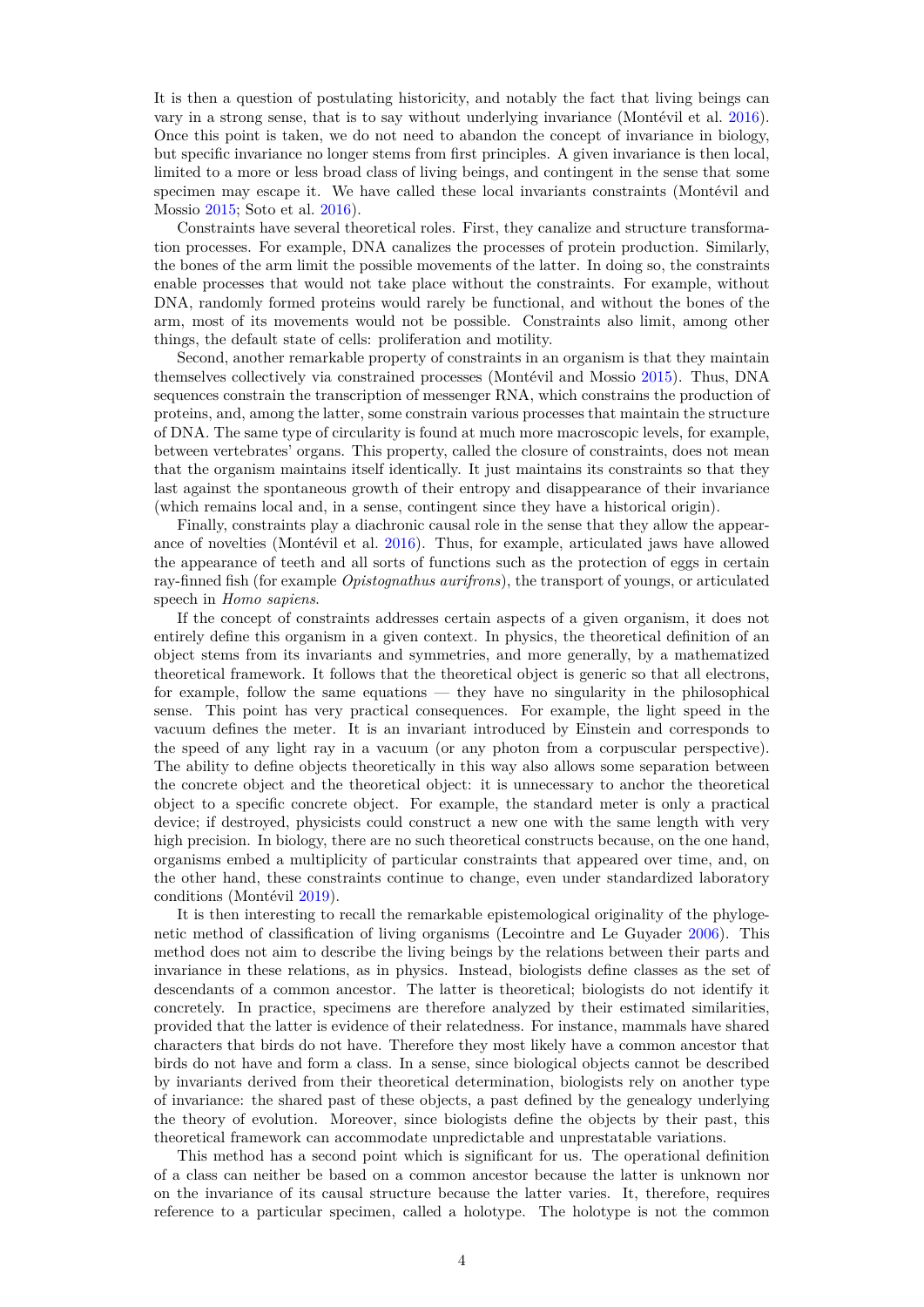ancestor used to define a class but rather a reference point for fixing the meaning of a name in the classification. The name is then extended to the intended class, provided that the specimen is part of it. Contrary to physics, the reference to concrete objects is necessary for this classification's epistemology. By extension, it is necessary for biology because the classification gives the names of the objects it studies (at the organism level). Of course, in the experimental practice of biology, other elements can be added to the definition of a biological organism, such as the known genealogy, when it corresponds to animals raised in laboratories and the environment in which they live. However, these considerations do not change the epistemological move of defining objects largely by their past rather than by what they do.

Mathematical writing, in physics, is based on the invariance of relations between relevant quantities. However, this method does not correspond to the theoretical and epistemological conditions of biology. In order to build on the epistemology of historicity outlined above, a new type of symbol has been introduced in theoretical biology, noted  $\chi$  (Montévil and Mossio [2020\)](#page-8-13). This theoretical object is a symbol rather than a quantity or a variable, like in physics' formalisms, because this symbol's epistemology requires the reference to a concrete object, for example, a holotype in the phylogenetic classification. This general approach can be adjusted to the diversity of the situations encountered.

This symbol fulfills several epistemological roles. First of all, it enables us to account explicitly for definitions of objects by their past within their formal description — though the nature of  $\chi$  is not formal in any usual sense. It also aims at accommodating, within these formalisms, the possibility of variations whose nature cannot be predicted; that is, the appearance of novelty in a strong sense. Again, this does not mean abandoning constraints as local invariance but formally articulating them to this kind of symbol. Then, for example, we can account for constraints whose primary function is to generate novelties whose nature is not pre-given. The articulation of  $\chi$  and constraints allows the latter to be explicitly historicized. However, this framework implies that a possible variation can always break the validity of a precise constraint. The latter is more or less frequent and significant depending on the constraints and experimental conditions considered.

The symbol  $\chi$  accounts for a part of the theoretical determination of the biological object that is not captured by an underlying invariance and therefore does not allow for computations, particularly concerning the appearance of functional novelties. The originality of this approach is the articulation of this incalculable with precise epistemological and methodological considerations that account for essential elements of biology: the classification of living organisms and numerous aspects of experimental practices. These considerations are frequently forgotten in other fields of biology, typically experimental biology, because of epistemological perspectives inherited from physics, without these fields meeting the theoretical conditions of these physical theories (the definition of explicit, general theoretical invariants and the subsequent mathematical definitions of theoretical objects). Here, the new symbol comes from the crossing of two epistemologies, the relational epistemology of mathematical modeling as practiced in physics, and manifested here through the concept of constraints and the historical epistemology coming firstly from evolutionary biology — it is also relevant for development.

# **4 Towards a new theoretical computer science**

In order to progress on the question of the relationship between computer science and the living, we propose to reinterpret the object of theoretical computer science and then transfer some concepts of theoretical biology in this field while keeping a critical view on this transfer. In this sense, this work is a contribution to answer the call of Bernard Stiegler to rethink the foundations of computer sciences (Stiegler [2020\)](#page-8-14).

#### **4.1 Theoretical computer science as a human science**

The perspective of calculability and the Church-Turing thesis mentioned in the introduction has been an end for the design of computers, machines allowing to perform calculations in the sense of Church-Turing's thesis. The calculations carried out by a computer are then defined by programs by abstracting from the material, concrete realization of the machine. An essential part of classical theoretical computer science is the elaboration of a diversity of formalisms allowing to think differently about what a program is, but always with the idea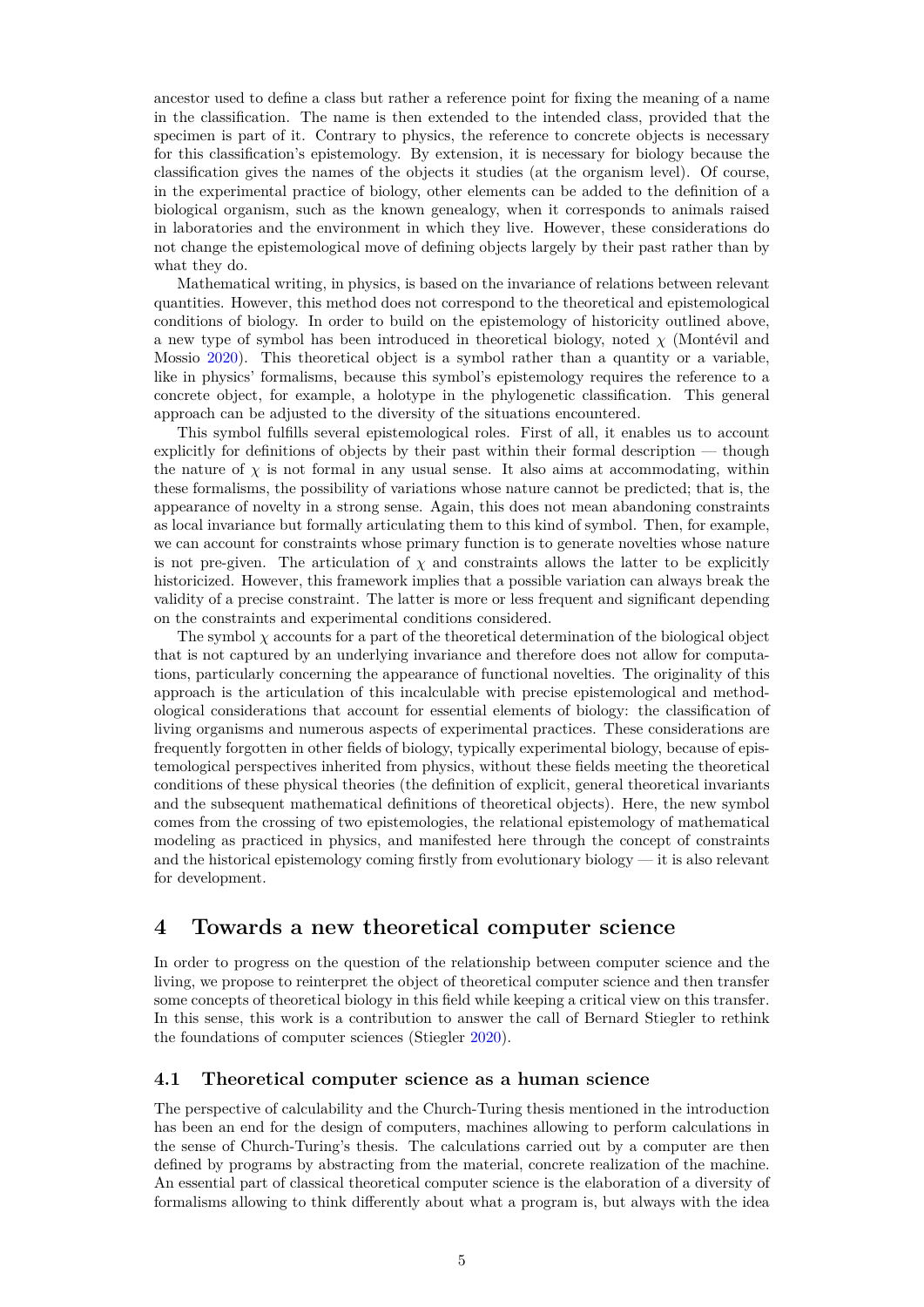that these formal changes do not transform what is computable (except for simple languages that do not allow to compute all the functions of Turing machines).

Conceiving theoretical computer science from the calculation of the isolated machine was justified at the origin of computers when the main difficulty consisted in making this new type of machine exist. It seemed all the more justified since the computer was posed as the mechanization of the part of the human mind that philosophers like Frege thought to be the most rational and the most reliable, that is, logic. Today computers are omnipresent, in various forms, and networked. In this context, this perspective seems to us quite insufficient because it does not consider the consequences of computers on noesis.

Our answer to Bernard Stiegler's call to rebase theoretical computer science consists of changing its theoretical object. Rather than considering the machine carrying out its calculation in isolation, considering the machines in connection with noetic beings, that is, thinking beings in the sense that thinking brings about the capacity to take care of a new situation.

This theoretical move has several immediate consequences. The first is that theoretical computer science should not limit itself to considering the effects of programmers and users on machines but should also consider the effects of machines on noetic beings. In particular, given that computers depend on human knowledge to exist and if computer science leads to an excessive proletarianization, that is to say to a loss of this knowledge, then it risks leading to the destruction of its own conditions of possibility. Theoretical informatics could then possess an internal coherence, but it would nevertheless be fundamentally irrational.

The second consequence of this move is that classical theoretical computer science only deals with a very particular case, where the machine is left alone to perform its computation. However, this is not what concrete computers typically do, they are used interactively, and programmers and users commonly transform the rules of their computations. It follows that classical theoretical computer science does not allow us to understand the actual (observable) trajectories of these objects that are computers. From this point of view, classical theoretical computer science would become a limit case of the new theoretical computer science in the same way that classical mechanics is a limit case of general relativity, the case where velocities and masses are small. In computer science, it would be the case where the input and programming of the machine are given, and the machine computes in isolation. In this sense, classical computer science is the limit case where its functional insolation sensu Dwivedi and Mohan (Dwivedi [2020\)](#page-8-15) is considered absolute.

Admittedly, there are theoretical approaches to deal with parallelism, for example, when several users online are trying to order a single available concert seat. However, these approaches only ensure that the program always follows the purposes of the programmer, his employer, or client). In this case, the problem is to ensure that only one user can pay for this single available space — the problem is then equivalent to the technical issues of parallelism (several calculations carried out in parallel, in an asynchronous way, which introduces randomness just like the activities of the users acting in parallel), which go beyond the strict framework of Turing machines, provided the latter are deterministic (Longo, Palamidessi, and Thierry [2010\)](#page-8-16). However, these approaches are very far from theorizing user activities and the consequence of computers on them.

On the other hand, a framework, or rather the convergence of two frameworks, can be considered a sketch of extended theoretical computer science — a biased and particularly pathogenic sketch. As taught at Stanford, it is the convergence between computer and cognitive sciences, which is the basis of many platforms and video game mechanics designed to make the user addict, and more generally, to make his behavior follow the publisher's interests. This convergence does not think about biological and psychological development, although it aims at education in some cases, and it does not address the question of noesis, thinking, beyond some simple properties. However, it does emphasize the importance of considering a theoretical alternative to this convergence, an alternative that is not oriented towards a short-term economic opportunity but the care for computers and noesis.

#### **4.2 Insights from theoretical biology**

We would now like to suggest that some concepts of theoretical biology could be mobilized to give new perspectives to theoretical computer science. In the previous discussion, we emphasized questions of theoretical biology that we also think are relevant to rethinking computer science. However, this type of discussion always requires a critical distance. Some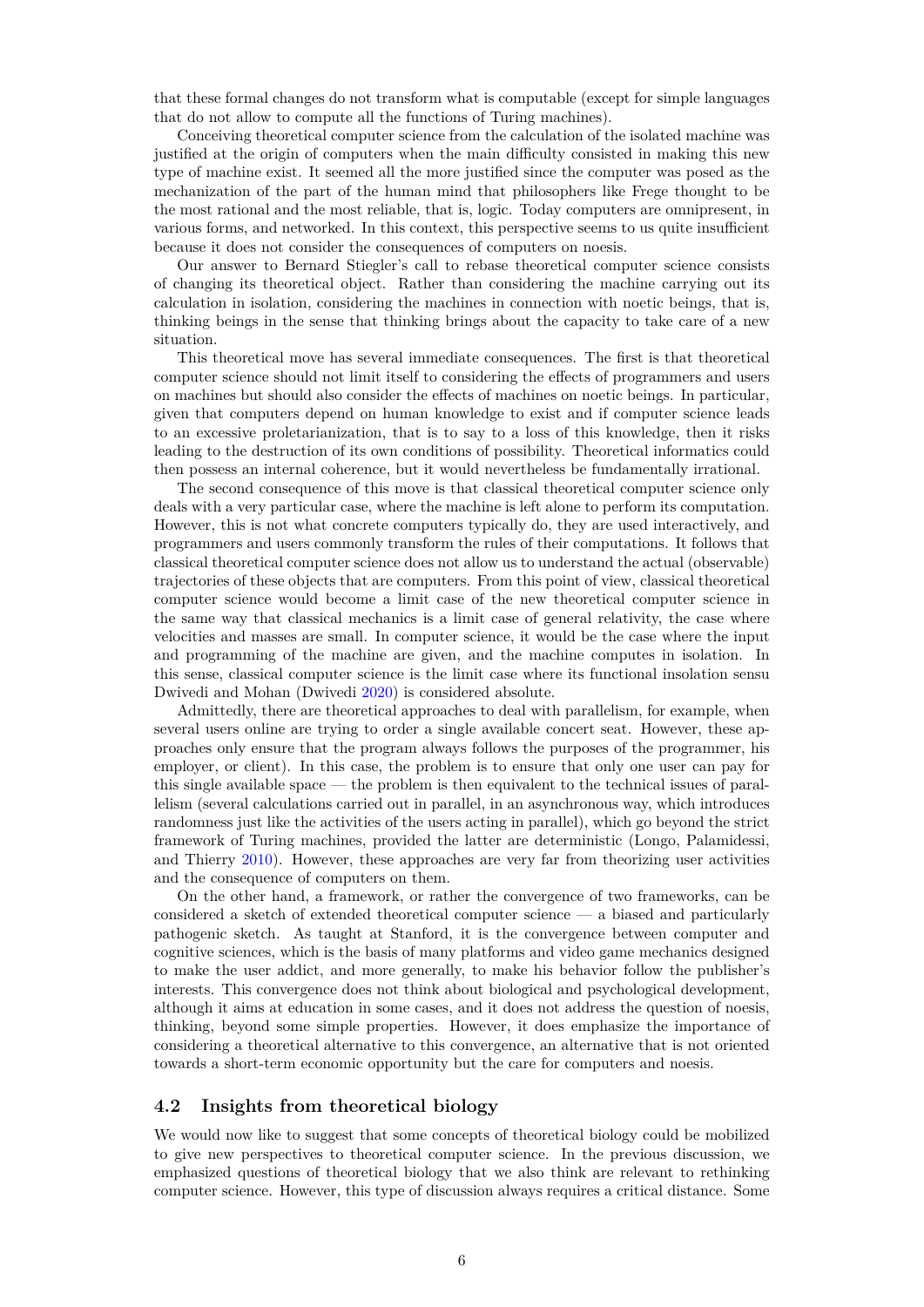concepts, such as the default state of cells, have no obvious counterpart in computer science. On the other hand, noesis is not a biological concept.

Nevertheless, some biological concepts reflect on the articulation between historicity and mathematics, and their relevance is somewhat straightforward provided that we acknowledge the different theoretical contexts. In a sense, historicity is specific to the living, but the study of the living is not limited to biology. Human beings, human societies, and the artifacts they produce also participate in the living, with theoretical particularities, notably noesis. Bernard Stiegler worked on artifacts such as pen and paper, or computers, with the concept of exomatisation introduced by Lotka (Lotka [1945\)](#page-8-17), that is to say, the idea that these objects are similar to organs constructed outside biological bodies. From this perspective, there is continuity between artifacts and parts of organisms.

Along this line, the first concept that we think relevant is the concept of constraint. A constraint is, first of all, a local invariance maintained far from maximum entropy. Thus, a computer or smartphone hardware is a constraint on the dissipation of free energy in electrical form, coming from the mains or a battery. They are also a constraint for programmers and users because they do not change and have a causal role in these processes. Let us add that, still, at the hardware level, the concept of closure between constraints is relevant. The hardware must be maintained, whether by upkeep, often limited to removing the dust that accumulates in the ventilation of a computer, or more often by replacing components or entire machines — the latter undergo entropy growth, which leads to their malfunction. The components where these phenomena are most noticeable are batteries, whose capacity decreases over time, and storage devices, such as hard disks and SSDs, which work thanks to a certain redundancy, such as the use of extra sectors to replace defective ones. Hardware also has a diachronic role because it contributes to making possible the appearance of new constraints, including the production of new hardware (today, it takes computers to build computers).

The concept of constraint is also relevant to understand software. Software canalizes, in particular, the user's activity, but it does not determine it as strongly as physical principles determine the behavior of its objects. As in the case of hardware, software code is actively maintained, notably by copying processes that allow it to last beyond the life of its medium. What programmers call software maintenance is, however, distinct. It means ensuring that software still works after updating the software it depends on and fixing security flaws that may be detected. Thinking of software as a constraint means that, just as the geometry and rigidity of the bones in an arm both constrain and enable its movement, software constrains what is possible while enabling or facilitating specific processes. In biology, some constraints have primarily the function of maintaining other constraints, while others, called propulsive constraints, have a more fundamentally diachronic role, participating in the appearance of new constraints. Let us note that, transposed into this vocabulary, tertiary retentions, like writing, are themselves also constraints.

At this point, it is interesting to compare the concepts of constraint and pharmakon. These concepts do not precisely cover the same issues, the concept of constraint being more local — it does not by itself include the question of the role of these constraints in an organization. Nevertheless, constraints have the ambivalence of the pharmakon in the sense that a constraint limits possibilities while constituting them. In this case, the question of the opening or closing of possibilities concerning software is eminently pharmacological... and a pressing question. The articulation between computer science and cognitive science mentioned above serves to tune the user's behavior to the editor's interests. In that case, it is typically by strategies based on a pathological addiction, where the capacity of users to produce new possibilities is strongly degraded. These questions naturally lead back to design and the question of the ends of design that should now be embedded in theoretical computer sciences.

Let us note that, on the side of programming, classical theoretical computer science is only concerned with the functioning of programs, thus leaving aside the changes of these programs, i.e., the programming processes. In a sense, these changes are paradoxically one of their central concerns. With the Church-Turing thesis, we have seen that all formalisms are considered equivalent in terms of what they allow to compute. In concrete practice, this means that all sufficiently rich languages allow computing the same functions. Why, then, introduce new formalisms and programming languages? The main reason, in our opinion, is that these different approaches to computation allow treating problems from different perspectives and that some problems are easier to approach from one perspective or another. Moreover, in practice, languages can have a higher or lower level of abstraction from what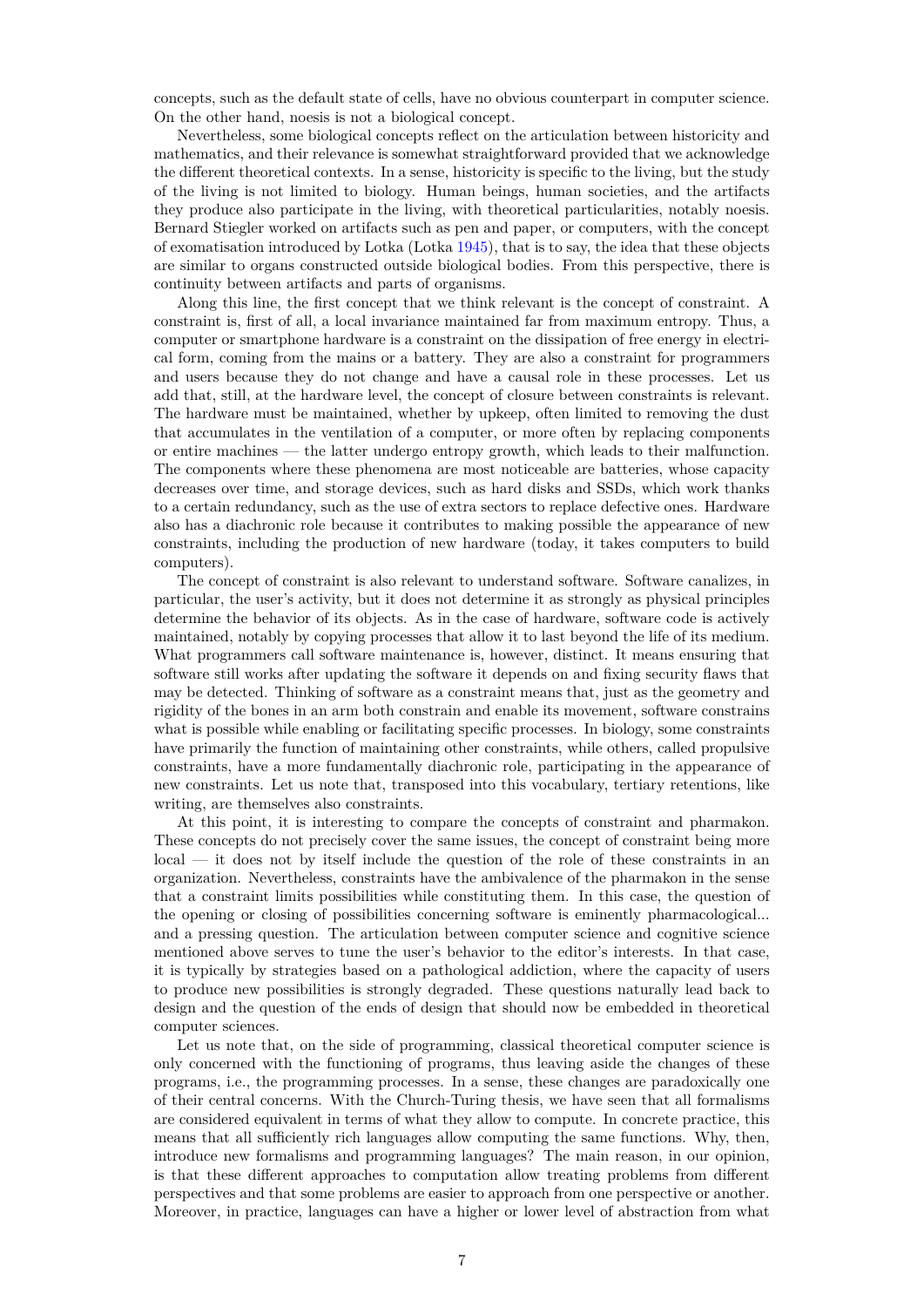happens in the concrete hardware architecture, abstraction having advantages like ease and portability to different architectures, and disadvantages like less precise process control and generally lower speed. Thinking of programming languages themselves, and more specifically their implementation in code-interpreting software such as compilers, as constraints helps to overcome this paradox. They act as a constraint both on the compilation or execution of code and programmers' activity.

This analysis is also relevant for the code itself, which acts as a constraint on two distinct processes. The code defines software as a constraint, and at the same time, it plays the role of a peer-readable text. This dual role manifests itself in particular through the comments, which have no role in the execution of the code but serve to facilitate its understanding. If this understanding sometimes has a pedagogical role, it also aims to allow the code to be reworked and changed. The comments thus play a diachronic role; in other words, they constitute propulsive constraints. In the same way, this dual role appears for the code used by the machine in the frequent compromise between optimization and readability. Let us quote Donald Knuth on this question:

Programmers waste enormous amounts of time thinking about, or worrying about, the speed of noncritical parts of their programs, and these attempts at efficiency actually have a strong negative impact when debugging and maintenance are considered. We should forget about small efficiencies, say about 97% of the time: premature optimization is the root of all evil. Yet we should not pass up our opportunities in that critical 3%. (Knuth [1974\)](#page-8-18)

Thinking about computer science with the concept of constraint also aims to rethink the link between computer science and mathematics. Classical theoretical computer science emanates from mathematics, and the mathematics used is essentially discrete. These mathematics correspond to situations where the measure can be perfect in principle, and the determination is Laplacian, as Turing himself underlines (Turing [1950\)](#page-9-1). On the other hand, we have introduced the concept of constraint precisely to account for the limits of the mathematical description of biological objects. These limits stem from the collision of two distinct epistemologies, the one of historicity and the relational one. Introducing this concept in computer science means that computer science's theoretical object does not follow a stable mathematical framework but has fundamental historicity. If we consider a given computer, the trajectory followed is no longer the unfolding of a program on a given input but a permanent relation between exosomatic constraints (hardware, software) and the user. A fortiori, this point of view is essential when the user changes the code of the software he uses — or, in a rarer but essential way, when he participates in the design and construction of hardware.

Bernard Stiegler often referred to Paul Claudel's sentence: "There must be in the poem a number such that it prevents counting" (Petit [2019\)](#page-8-19). In computer science, to accommodate the incalculable without abandoning calculation, he defended the idea of introducing incalculable fields into this domain, notably to (re)give a role to deliberation (Stiegler et al. [2020\)](#page-9-3). This perspective and the discussion on constraints lead us to consider introducing in theoretical computer science something like the  $\chi$  symbol introduced in biology. We do not yet have an elaborate framework for this, but we can introduce some remarks. Here, the contribution of the phylogenetic classification of living beings is no longer really relevant, but the definition of the user by his history can be — thus joining medicine where the history of the patient is essential. The theoretical manipulation of  $\chi$  depends on the issues at stake. For example,  $\chi$  makes it possible to convey that knowledge is never purely synchronic; it is primarily diachronic. They are above all carried by singular persons and groups, which is epistemologically similar to the use of types in biology classification.

To conclude, theoretical computer science can be seen from two angles which, although distinct, are strongly linked. It can be a framework for designing machines and software, and it can also be a framework for understanding what these machines do. One could object to thinking of computer science with the concept of constraint, that this concept is relevant primarily for this second sense of theoretical computer science, oriented towards understanding. However, this is precisely not the issue here because a theory allowing a more precise understanding of what computers do aims at feeding practice by leaving aside a reductionist conception of computer science where only the isolated machine and its capacities would count. At the same time, the user and the programmer are considered radically unknown. Against this dichotomy, rebasing theoretical computer science thus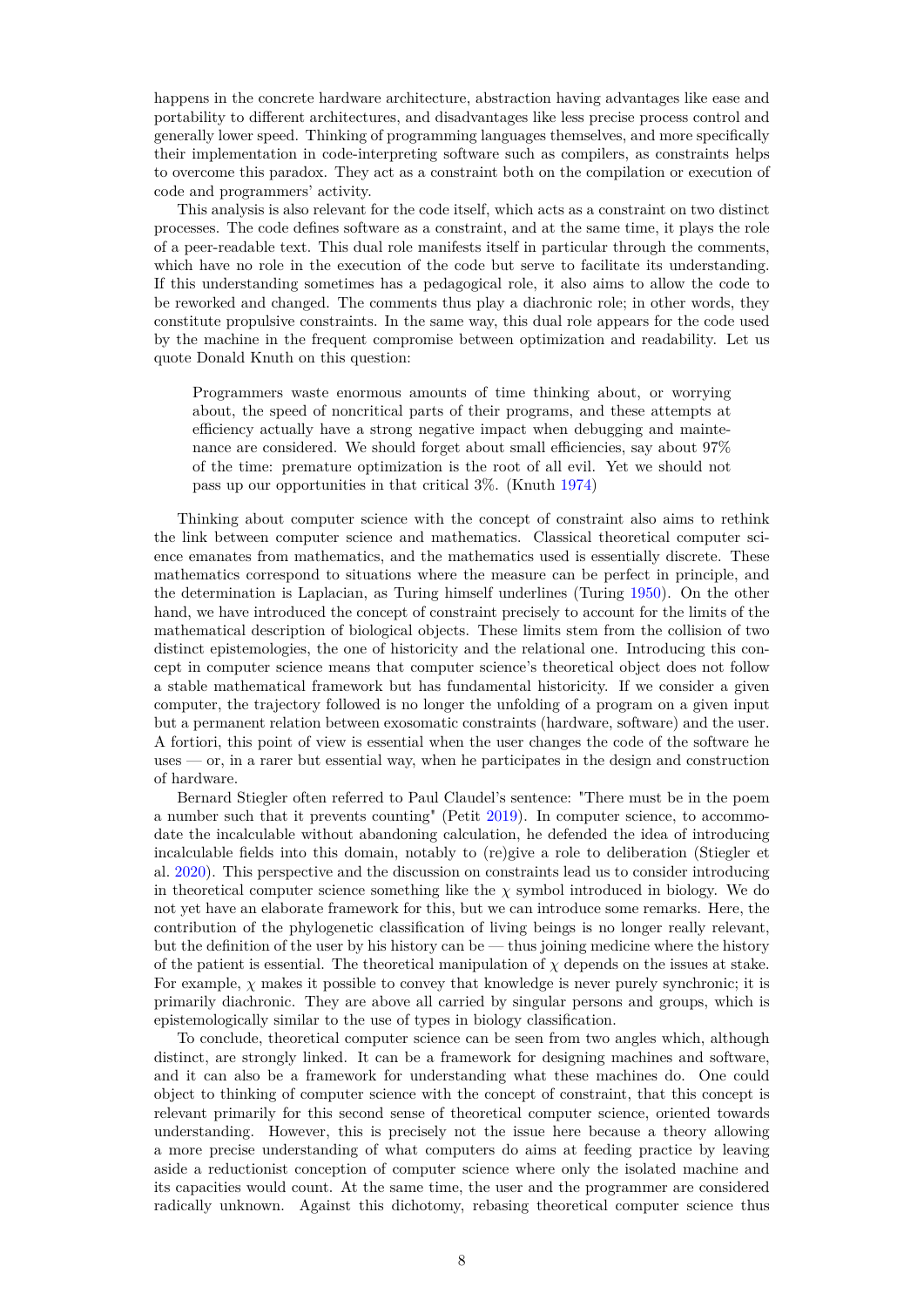aims at reinserting the noesis in computer science as a fundamental question for the work of engineers.

# **References**

- <span id="page-8-0"></span>Anderson, C. 2008. "The end of theory: The data deluge makes the scientific method obsolete." *Wired magazine* 16 (7): 16–07.
- <span id="page-8-7"></span>Bailly, F., and G. Longo. 2011. *Mathematics and the natural sciences; The Physical Singularity of Life.* London: Imperial College Press. [https://doi.org/10.1142/p774.](https://doi.org/10.1142/p774)
- <span id="page-8-15"></span>Dwivedi, D. 2020. "Through the Great Isolation: Sans-colonial." *Philosophy World Democracy.*
- <span id="page-8-3"></span>Keller, E. F. 1995. *Refiguring life: Metaphors of twentieth-century biology.* Columbia University Press.
- <span id="page-8-18"></span>Knuth, D. E. 1974. "Structured Programming with Go to Statements." *ACM Comput. Surv.* (New York, NY, USA) 6, no. 4 (December): 261–301. issn: 0360-0300. [https://doi.org/](https://doi.org/10.1145/356635.356640) [10.1145/356635.356640.](https://doi.org/10.1145/356635.356640)
- <span id="page-8-12"></span>Lecointre, G., and H. Le Guyader. 2006. *Classification phylogénétique du vivant.* Belin.
- <span id="page-8-4"></span>Longo, G., P.-A. Miquel, C. Sonnenschein, and A. M. Soto. 2012. "Is information a proper observable for biological organization?" *Progress in Biophysics and Molecular biology* 109 (3): 108–114. issn: 0079-6107. [https://doi.org/10.1016/j.pbiomolbio.2012.06.004.](https://doi.org/10.1016/j.pbiomolbio.2012.06.004)
- <span id="page-8-5"></span>Longo, G., and M. Mossio. 2020. "Geocentrism vs genocentrism: theories without metaphors, metaphors without theories." *Interdisciplinary Science Reviews* 45 (3): 380–405. [https:](https://doi.org/10.1080/03080188.2020.1798588) [//doi.org/10.1080/03080188.2020.1798588.](https://doi.org/10.1080/03080188.2020.1798588)
- <span id="page-8-16"></span>Longo, G., C. Palamidessi, and P. Thierry. 2010. "Randomnes: four questions and some challenges." In *Randomnes: 5 questions,* edited by H. Zenil. Automatic Press / VIP.
- <span id="page-8-17"></span>Lotka, A. J. 1945. "The law of evolution as a maximal principle." *Human Biology* 17 (3): 167–194.
- <span id="page-8-2"></span>Monod, J. 1970. *Le hasard et la nécessité.* Seuil, Paris.
- <span id="page-8-11"></span>Montévil, M. 2019. "Measurement in biology is methodized by theory." *Biology & Philosophy* 34, no. 3 (April): 35. issn: 1572-8404. [https://doi.org/10.1007/s10539-019-9687-x.](https://doi.org/10.1007/s10539-019-9687-x)
- <span id="page-8-13"></span><span id="page-8-9"></span>Montévil, M., and M. Mossio. 2015. "Biological organisation as closure of constraints." *Journal of Theoretical Biology* 372 (May): 179–191. issn: 0022-5193. [https://doi.org/10.](https://doi.org/10.1016/j.jtbi.2015.02.029) [1016/j.jtbi.2015.02.029.](https://doi.org/10.1016/j.jtbi.2015.02.029)
	- . 2020. "The Identity of Organisms in Scientific Practice: Integrating Historical and Relational Conceptions." *Frontiers in Physiology* 11 (June): 611. issn: 1664-042X. [https:](https://doi.org/10.3389/fphys.2020.00611) [//doi.org/10.3389/fphys.2020.00611.](https://doi.org/10.3389/fphys.2020.00611)
- <span id="page-8-8"></span>Montévil, M., M. Mossio, A. Pocheville, and G. Longo. 2016. "Theoretical principles for biology: Variation." *Progress in Biophysics and Molecular Biology* 122, no. 1 (August): 36–50. issn: 0079-6107. [https://doi.org/10.1016/j.pbiomolbio.2016.08.005.](https://doi.org/10.1016/j.pbiomolbio.2016.08.005)
- <span id="page-8-19"></span>Petit, C. 2019. "Limpact de la technologie sur lemploi, léconomie et la société (4). Entretien avec Bernard Stiegler." *Revue du MAUSS permanente,* (May).
- <span id="page-8-1"></span>Schrödinger, E. 1944. *What Is Life?* Londre: Cambridge University Press.
- <span id="page-8-10"></span>Soto, A. M., G. Longo, P.-A. Miquel, M. Montevil, M. Mossio, N. Perret, A. Pocheville, and C. Sonnenschein. 2016. "Toward a theory of organisms: Three founding principles in search of a useful integration." *Progress in Biophysics and Molecular Biology* 122, no. 1 (August): 77–82. issn: 0079-6107. [https://doi.org/10.1016/j.pbiomolbio.2016.07.006.](https://doi.org/10.1016/j.pbiomolbio.2016.07.006)
- <span id="page-8-6"></span>Soto, A. M., and C. Sonnenschein. 2020. "Information, programme, signal: dead metaphors that negate the agency of organisms." PMID: 33100483, *Interdisciplinary Science Reviews* 45 (3): 331–343. [https://doi.org/10.1080/03080188.2020.1794389.](https://doi.org/10.1080/03080188.2020.1794389)
- <span id="page-8-14"></span>Stiegler, B. 2020. "Noodiversité et technodiversité. Eléments pour une refondation économique basée sur une refondation de linformatique théorique." *PUnpublished.*